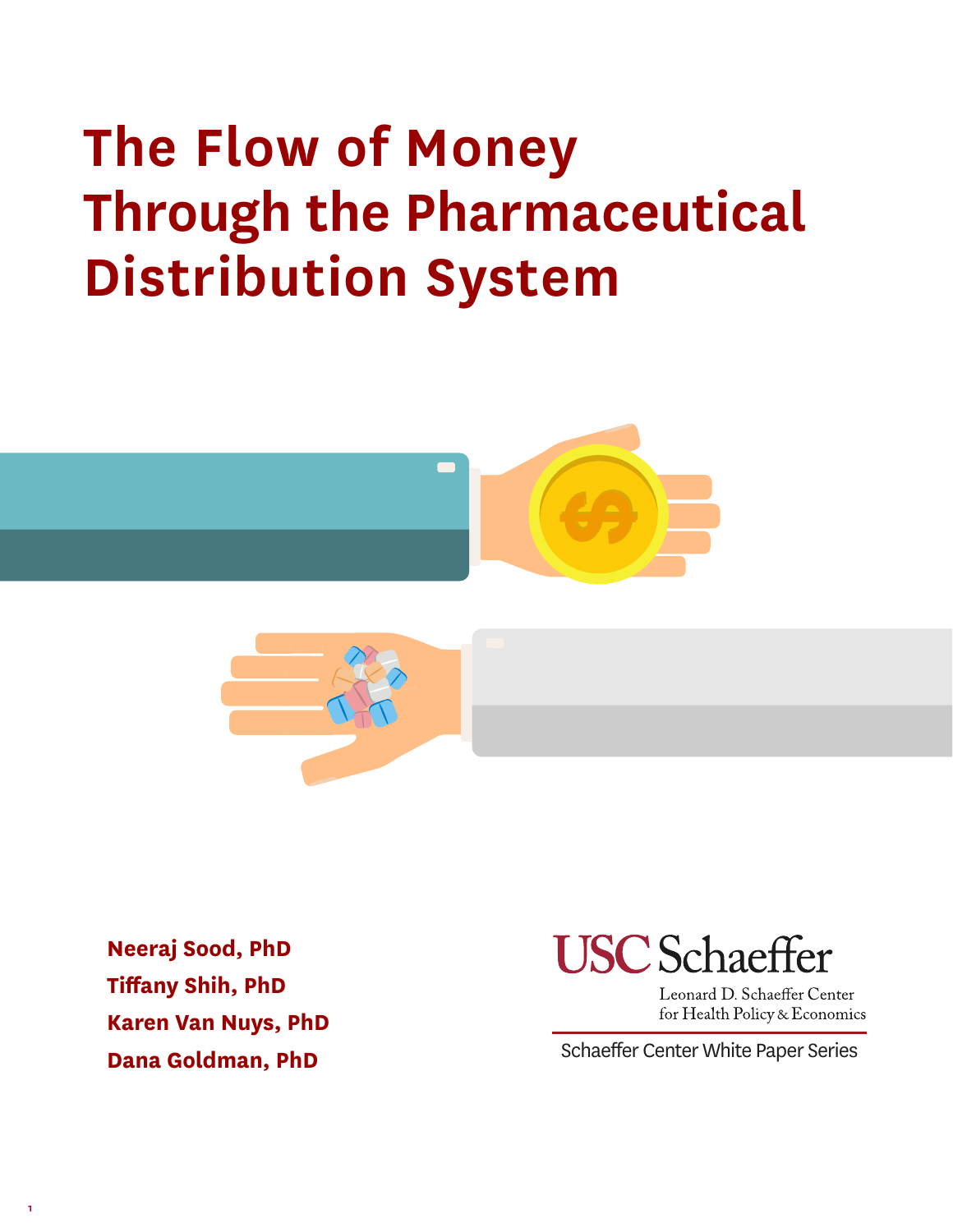#### **The Flow of Money Through the Pharmaceutical Distribution System**

#### **AUTHOR AFFILIATIONS**

**Neeraj Sood** is vice dean for research at the USC Sol Price School of Public Policy and director of research at the USC Schaeffer Center.

**Tiffany Shih** is a research economist with Precision Health Economics, a consultancy specializing in health policy, economics and analytics.

**Karen Van Nuys** is executive director of the life sciences innovation project at the USC Schaeffer Center.

**Dana Goldman** is the director of the USC Schaeffer Center and a Distinguished Professor at the USC Price School of Public Policy and USC School of Pharmacy.

#### **June 2017**

*Support for this white paper was provided by the USC Leonard D. Schaeffer Center for Health Policy & Economics. The USC Schaeffer Center is funded through the support of the foundations, corporations, government agencies, individuals, the University of Southern California and our endowment. A list of donors can be found in our annual reports published online here. The views expressed in this research are those of the authors, and do not represent the views of the funders.*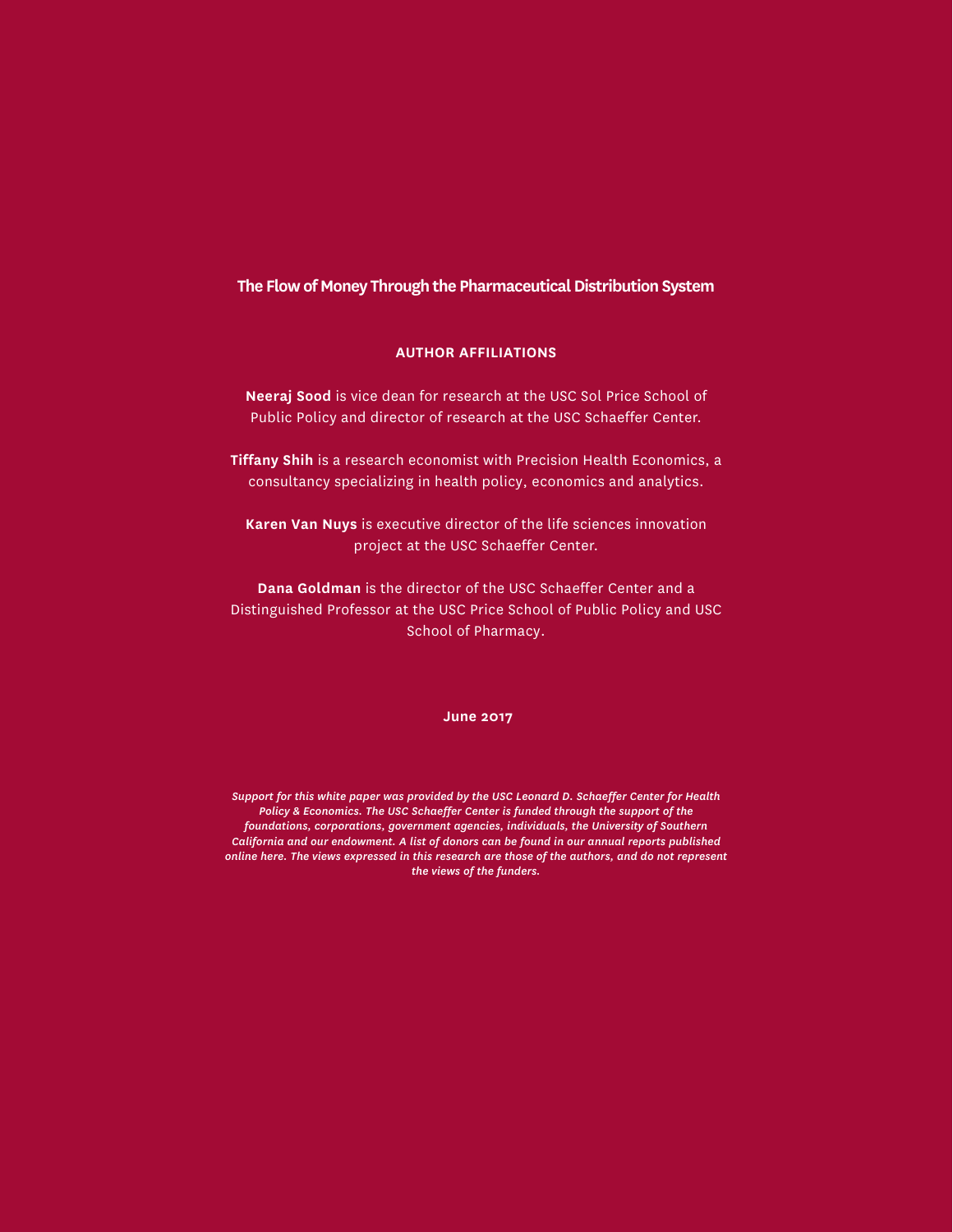### **ABSTRACT**

**US spending on prescription drugs has been growing rapidly, prompting calls for government intervention to slow the upward trend. But any intervention should be predicated on a clear understanding of the economic forces that drive price increases, and the parties responsible for them. We collect gross and net profit data from the 2015 US Securities Exchange Commission regulatory filings of the largest publicly traded companies in the pharmaceutical distribution system, and use them to describe the flow of funds across the drug distribution system to understand how much each sector profits from its transactions. Gross (net) margins average 71% (26%) for manufacturers, 22% (3%) for insurers, 20% (4%) for pharmacies, 6% (2%) for pharmacy benefit managers and 4% (0.5%) for wholesalers. These margins imply that for every \$100 spent at retail pharmacies, about \$17 compensates for direct production costs, \$41 accrues to the manufacturer (\$15 of which is net profit), and \$41 accrues to intermediaries in the distribution system: wholesalers, pharmacies, pharmacy benefit managers and insurers (with \$8 of net profit split among them). The allocations differ depending on whether the drug is generic or branded. Manufacturers have higher gross profit margins for branded drugs and intermediaries have higher gross profit margins for generic drugs. Gross margins on generic drugs are lower for manufacturers (50%), and much higher for pharmacies (43%). More than \$1 in every \$5 in spending on prescription drugs goes towards profits of firms in the pharmaceutical distribution system. While the current analysis cannot say definitively whether any sectors make excessive profits, greater scrutiny of pricing policies of each sector and more competition throughout the distribution system is warranted.**

#### **INTRODUCTION**

Prescription drugs sold in retail pharmacies accounted for almost \$325 billion or 10% of total healthcare costs in 2015, up 9% from 2014.1 Such dramatic growth has prompted calls for government intervention to regulate drug prices or otherwise control their rapid increase.2 But any intervention should be predicated on a clear understanding of the economic forces that drive price increases, and the parties responsible for them.

Much attention has focused on the average wholesale or "list" price set by manufacturers prior to discounts. These prices have been increasing—the average list price of branded drugs rose 12.4% in 2015, and has increased 10% or more annually since 2012.3 Yet list prices rarely represent what manufacturers are paid for drugs, as they are routinely discounted and rebates paid to various parties in the distribution system.

Net prices—which include all discounts and rebates—have also risen, albeit more slowly to 2.8% in 2015.3 Yet even the net price that manufacturers receive does not fully represent what patients pay (through a combination of out-of-pocket payments and insurer reimbursements).

The difference between what patients pay and what manufacturers receive is allocated among other stakeholders in the drug distribution chain, including insurers, pharmacy benefit managers (PBMs), pharmacies, and wholesalers. Contracts among these players govern the exchange of goods (drugs) or services (such as logistics or claims administration) for various fees, discounts, rebates, and chargebacks. Such arrangements are typically privately negotiated and undisclosed, making it difficult to determine precisely how these payments are distributed.

However, publicly traded companies in the distribution system must disclose annual financial information to the US Securities and Exchange Commission (SEC) and other regulatory agencies, and from those data we can examine the flow of funds from the insurer back to the manufacturer, and the relative profitability at each step. The results illuminate opportunities to reduce total drug spending.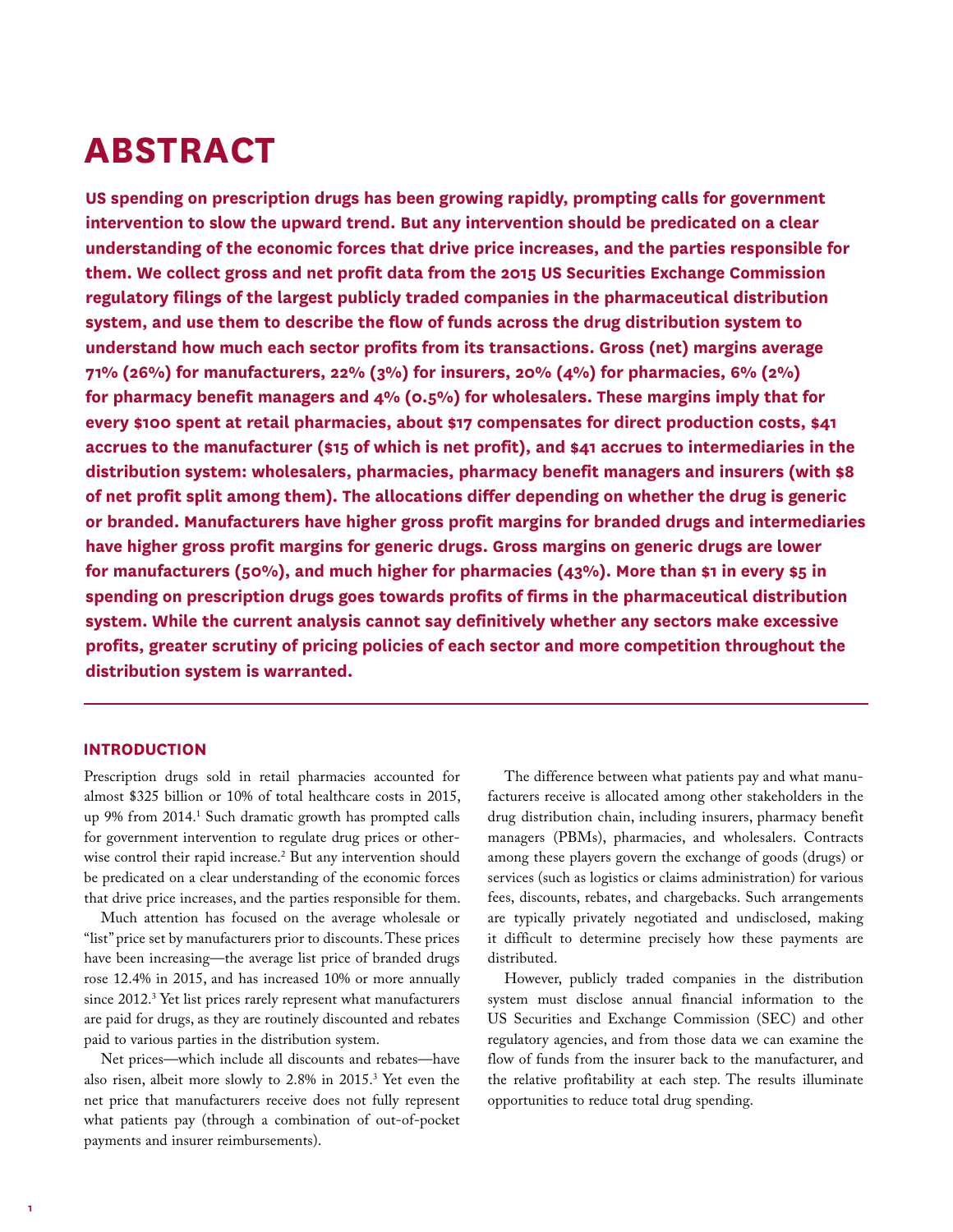#### **METHODS**

We estimated the flow of funds in the distribution system by first developing a conceptual framework to illustrate the flow of goods, services, and funds among system participants. Next, we used data from financial statements, regulatory filings and other sources to estimate the average gross and net profit margins of companies along the distribution system. We applied these estimates to calculate the proportion of funds retained at each step in the process, and used them to illustrate how \$100 in retail prescription drug expenditures is allocated across players in the distribution system.

#### **CONCEPTUAL FRAMEWORK**

Using information from four published sources, we developed a conceptual framework of pharmaceuticals distributed in retail settings, illustrated in Figure 1.<sup>4-7</sup>

#### **Figure 1: Conceptual model of the flow of products, services and funds for non-specialty drugs covered under private insurance and purchased in a retail setting**



Beneficiaries and sponsors pay premiums to a health plan, in exchange for drug coverage benefits for plan members. The health plan or self-insured employer contracts with a PBM to manage the plan's drug benefit in exchange for fees and payments. The PBM negotiates with drug manufacturers to provide preferred formulary placement for the manufacturers' products, in exchange for discounts from list price, rebates, incentives and other fees payable to the PBM.

The PBM also negotiates contracts with pharmacies, including those in its network, to set reimbursements for the drugs dispensed by the pharmacy. Pharmacies in turn negotiate agreements with drug wholesalers, setting the wholesale rates at which they obtain the drugs, and wholesalers negotiate to buy drugs from manufacturers and distribute them to pharmacies.

When a covered beneficiary fills a prescription at a retail pharmacy, the pharmacy collects the beneficiary's copayment or coinsurance and dispenses the drug from inventory. The pharmacy passes the copayment to the PBM, and the PBM pays the pharmacy the negotiated reimbursement. To re-stock inventory, the pharmacy purchases drugs from the wholesaler, who purchases them from the manufacturers. Periodically (e.g. quarterly), the PBM reconciles drug claims and the manufacturer pays the PBM any rebates, incentive payments or fees owed based on their negotiated contracts. The PBM may pass some of these funds on to the plan sponsors, according to the contracts negotiated with each plan.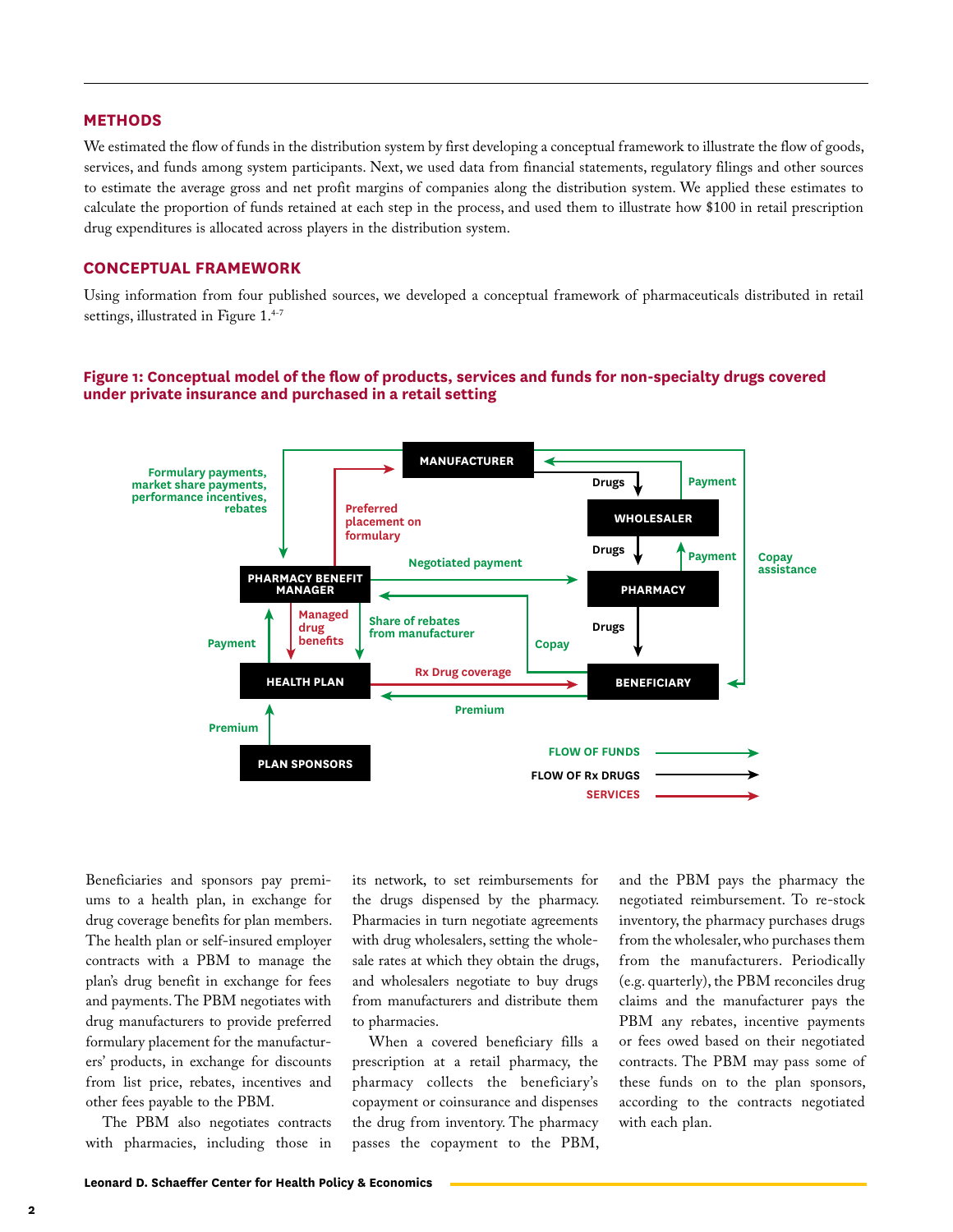#### **3 PB**

#### **DATA AND STATISTICS**

We collected data on the largest public companies for each sector described in Figure 1: insurers, PBMs, pharmacies, wholesalers and manufacturers. We used public sources to identify the largest publicly traded companies in each sector until at least half of the total market was represented.<sup>3,8-13</sup> For health insurers, our sample only accounts for 48% of the premiums written, because many large insurers are private, not for profit, or mutual. Table 1 lists the included companies and their respective market shares.

#### **Table 1: Publicly-traded companies included in analysis, with US market share**

| <b>MANUFACTURERS</b>          |                        |                            |                        |  |  |
|-------------------------------|------------------------|----------------------------|------------------------|--|--|
|                               | <b>US MARKET SHARE</b> |                            |                        |  |  |
| Company                       | Alla                   | <b>Brands</b> <sup>a</sup> | Generics <sup>13</sup> |  |  |
| Gilead Sciences (Brand)       | 6.9%                   | 10.9%                      |                        |  |  |
| J&J (Brand)                   | 5.9%                   | 9.4%                       |                        |  |  |
| Roche (Brand)                 | 5.7%                   | $9.0\%$                    |                        |  |  |
| Merck & Co (Brand)            | 5.7%                   | 9.0%                       |                        |  |  |
| Amgen (Brand)                 | 5.3%                   | 8.5%                       |                        |  |  |
| Pfizer (Brand)                | 4.7%                   | 7.4%                       |                        |  |  |
| Fresenius Kabi (Generic)      | 4.6%                   |                            | 3.1%                   |  |  |
| AbbVie (Brand)                | 4.4%                   | 6.9%                       |                        |  |  |
| Sanofi (Brand)                | 4.3%                   | 6.8%                       |                        |  |  |
| Novartis (Brand)              | 3.3%                   | 5.3%                       |                        |  |  |
| Astrazeneca (Brand)           | 3.1%                   | 4.8%                       |                        |  |  |
| Allergan (Brand)              | 3.0%                   | 4.7%                       |                        |  |  |
| GlaxoSmith Kline (Brand)      | 2.6%                   | 4.2%                       |                        |  |  |
| Pfizer-Hospira (Generic)      | 2.3%                   |                            | 3.6%                   |  |  |
| Teva (Brand)                  | 2.1%                   | 3.3%                       |                        |  |  |
| Mylan (Generic)               | 1.6%                   |                            | 8.8%                   |  |  |
| Teva (Generic)                | 1.5%                   | $-$                        | 12.2%                  |  |  |
| Novartis-Sandoz<br>(Generic)  | $1.1\%$                | --                         | $11.5\%$               |  |  |
| Allergan-Actavis<br>(Generic) | 1.1%                   |                            | 8.9%                   |  |  |
| Aspen (Generic)               | 0.4%                   | --                         | 4.1%                   |  |  |
| Lupin (Generic)               | 0.3%                   | --                         | 2.7%                   |  |  |
| <b>TOTAL</b>                  | <b>70%</b>             | 90%                        | 55%                    |  |  |

| <b>PHARMACY BENEFIT MANAGERS</b> |                     |  |  |  |
|----------------------------------|---------------------|--|--|--|
| Company                          | Share <sup>11</sup> |  |  |  |
| <b>Express Scripts</b>           | 29%                 |  |  |  |
| <b>CVS Health</b>                | 24%                 |  |  |  |
| Optum Rx                         | 13%                 |  |  |  |
| <b>TOTAL</b>                     | 66%                 |  |  |  |

| <b>WHOLESALERS</b> |                     |  |  |  |
|--------------------|---------------------|--|--|--|
| Company            | Share <sup>10</sup> |  |  |  |
| McKesson           | 32.7%               |  |  |  |
| AmerisourceBergen  | 31.6%               |  |  |  |
| Cardinal Health    | 20.7%               |  |  |  |
| <b>TOTAL</b>       |                     |  |  |  |

**PHARMACIES Company Share12** Walgreens 14.9%  $CVS$  Retail  $13.8\%$ 

Order Pharmacy 211.0% CVS Mail Order and g.o% Walmart 5.5%

**TOTAL 54%**

Express Scripts Mail

| Aetna     |              | $4.1\%$ |
|-----------|--------------|---------|
| Cigna     |              | 4.5%    |
| Humana    |              | 8.7%    |
| Centene   |              | 3.4%    |
| HealthNet |              | 2.6%    |
| WellCare  |              | $2.1\%$ |
| Molina    |              | $2.0\%$ |
| Magellan  |              | 0.5%    |
|           | <b>TOTAL</b> | 49%     |
|           |              |         |

**INSURERS8 Company Shareb** UnitedHealth Group | 11.4% Anthem 9.2%

*Sources:*

*a Based on 2015 US net sales/revenues from regulatory filings. Total market size of \$309.5b, branded market size of \$195.4b, data from reference 3 . b Based on 2015 direct premiums written, market size data from reference 9 .*

Our objective was to estimate average gross and net profit margins for each sector in the distribution system described in Figure 1, and use them to calculate the proportion of the aggregate flow of funds captured by each sector. In this distribution system, each sector supplies goods or services to customers in exchange for payment (revenue). Some of that revenue is in turn passed from the original supplier to the next player in the

chain, as payment for the raw goods and services needed to produce the product, called "cost of goods sold." The remaining funds, or gross profit, are captured in the sector, and may be used in several ways, including to fund research and development (R&D), marketing, general and administrative activities (SG&A), or provide a return to owners (net earnings or profits).

#### *Gross and net margins*

A company's gross profits are the difference between revenues received and costs of goods sold; gross margin is this amount expressed as a percent of revenues. For example, gross profits for wholesalers are revenues received primarily from pharmacies less payments made primarily to manufacturers. Some of these gross profits are spent on other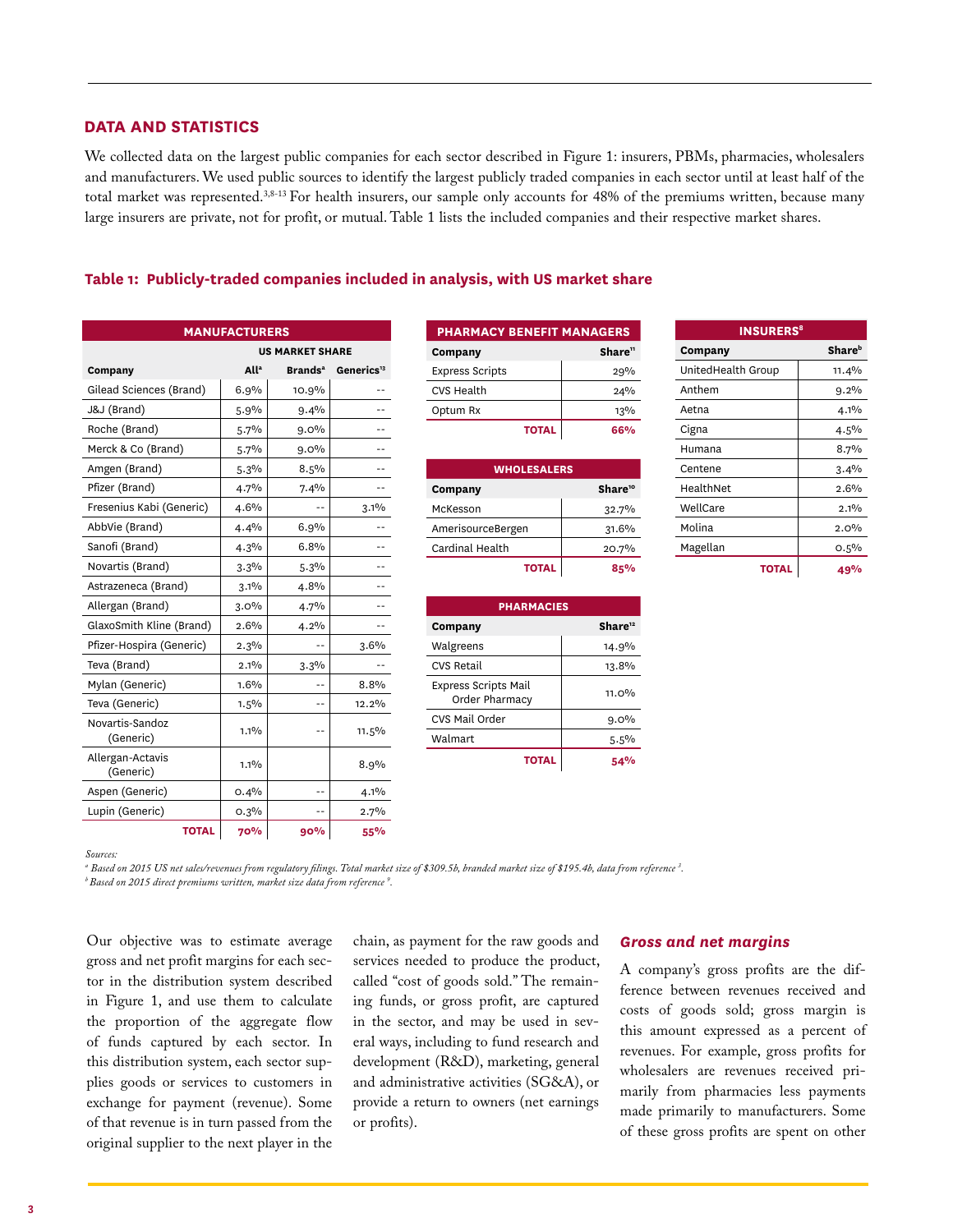business expenses such as marketing, R&D, depreciation, interest, and taxes. What remains after subtracting these expenses is net profits, which accrue to the shareholder owners of the firm.

We estimated gross and net margins as a fraction of net revenues for all companies using information from their 2015 SEC filings (forms 10K and 20F). To the extent that SEC filings allowed, we isolated financial data for US pharmaceutical operations and for the sector of interest. For example, for a company with both specialty pharmacy and PBM divisions that report separate financial results for each, we used PBM division data to estimate margins for the PBM business. In some cases, it was not possible to isolate the results of pharmaceutical business activities—for example, health insurers do not report financial results for their pharmaceutical claims activity separate from medical claims activity. In these cases, our margin estimates include activities of other types of business. When data did not permit a US-specific margin to be calculated, we used the global margin. (See Appendix Section A for more detail.)

We also calculated separate gross margins for branded and generic drugs for each sector. For manufacturers, we categorized each company as either a branded or generic producer, and calculated separate gross and net margins for each.13 For pharmacies, we used the National Average Drug Acquisition Cost (NADAC) and the National Average Retail Price (NARP) datasets from the Centers for Medicare and Medicaid Services (CMS) for 2013, and calculated gross margins as described in Appendix Section B, analyzing generic and branded subsamples separately. The SEC filings of wholesalers and insurers do not report results of generic and branded activity separately, so we could not estimate drug-type specific margins for them. Instead, we used other published estimates of gross margins specific to brand and generic drugs.<sup>14,15</sup>

#### *Simulating the Flow of Funds*

To illustrate the implications of our estimates, we explore a hypothetical scenario in which \$100 is spent on prescription drugs acquired at a retail pharmacy using commercial insurance. We apply the average sector gross margins to the incoming funds to each sector to identify how much is retained in each sector, and apply the average sector net margins to identify the funds that are kept as net profits. This process was applied throughout the distribution system, as detailed in Section D of the Appendix. The funds passed through the last step are assumed to be production costs to manufacture the drugs.

The first step in the chain requires further explanation. Of a \$100 expenditure on prescription drugs obtained at a retail pharmacy, some portion is paid out-of-pocket by the patient, in the form of copayments and co-insurance, and goes directly to the PBM.<sup>d</sup> The remaining funds originate with the insurer as premium revenue, and the insurer's gross margin is applied to this amount, rather than the full \$100, to calculate the amount retained in the insurance sector.

The proportion of total drug expenditures originating as premiums was estimated using data from the 2014 Medical Expenditure Panel Survey (MEPS), which provides annual total prescription drug expenditures and out-of-pocket payments (see Appendix Section C for detail). For all other sectors, all funds flowing into the sector are assumed to come directly from the sector immediately upstream—that is, all manufacturers' revenue is passed through from wholesalers, all wholesalers' revenue is passed through from pharmacies, etc.

Finally, we compare the average net margins estimated for pharmaceutical distribution system participants to the average net margins of public companies in similar industries, which are published annually.16 Drug manufacturers are compared to other consumer and business product manufacturers, drug wholesalers are compared to food wholesalers, health insurers to other types of insurance companies, and pharmacies to other retail businesses. PBMs are compared to the category of real estate operations and services, which includes real estate agents and brokers, who also negotiate and act as intermediaries in transactions between third parties.

#### **RESULTS**

Average US sales-weighted gross and net margins for each sector in the distribution system are reported in Table 2, as are gross margins for the branded and generic markets separately. For all drugs combined, gross margins are highest for manufacturers at 71.1%, followed by insurers (22.2%), pharmacies (20.1%), PBMs (6.3%) and wholesalers (3.7%). Net margins are significantly lower for all parties, ranging from 26.3% for manufacturers to 0.5% for wholesalers. In the branded market, gross margins are higher for manufacturers (76.3%) and lower for the other distribution system parties (except for insurers, for whom drug-type-specific margins could not be estimated), while in the generic drug market, the opposite is true: margins are lower for manufacturers (49.8%), and higher for all other distribution system participants (again, excepting insurers), including pharmacies, with generic gross margins of 42.7%. Net margins by drug type are only available for manufacturers, falling significantly below their gross margins, at 28.1% for brand drugs and 18.2% for generics.

*d PBMs typically include retail pharmacy co-payments in their reported revenue.*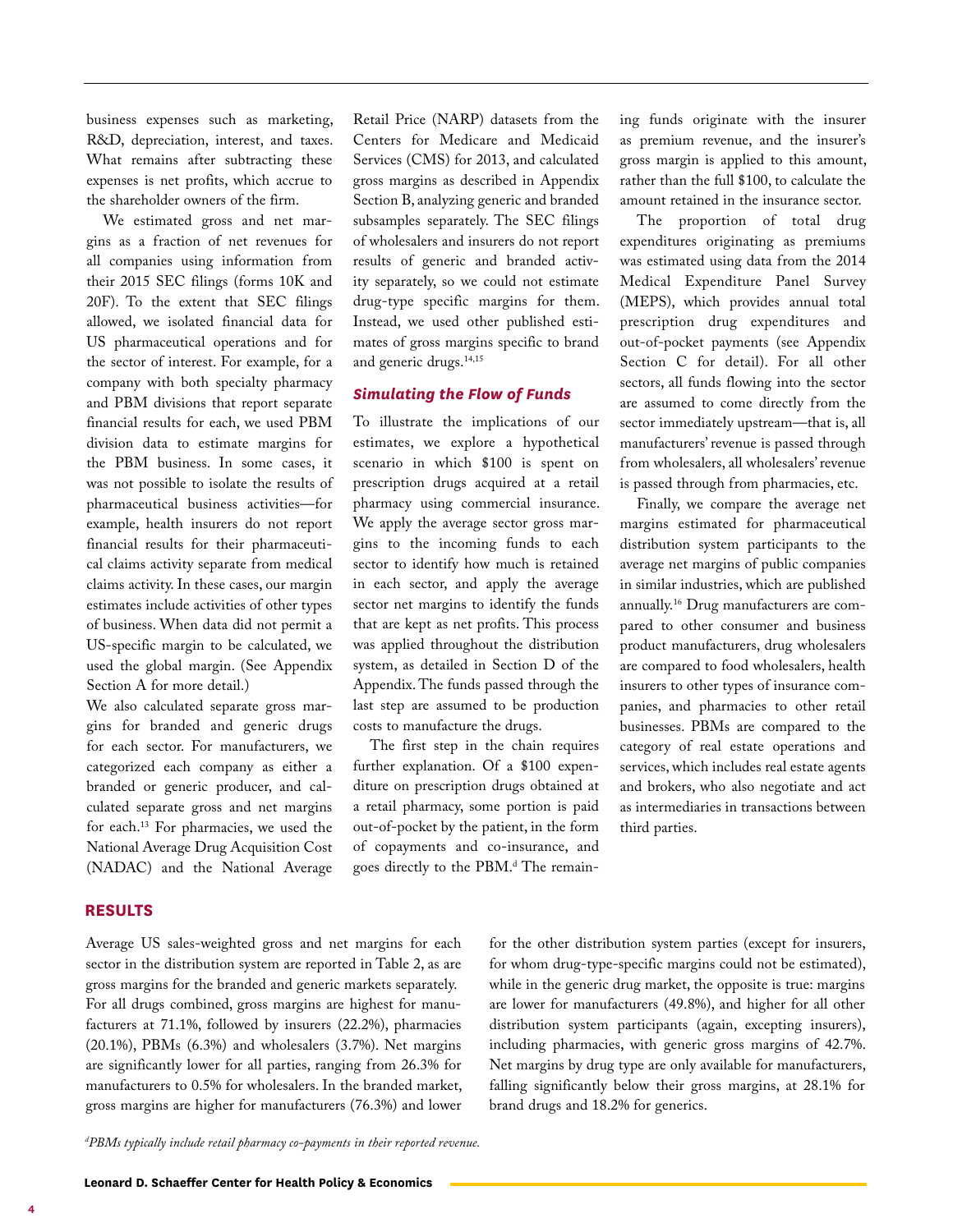#### **Table 2: Average gross and net margins for each sector, individual firm margins weighted by US sales**

|                     | <b>ALL DRUGS</b> |                   | <b>BRAND ONLY</b>   |                   | <b>GENERIC ONLY</b> |                   |
|---------------------|------------------|-------------------|---------------------|-------------------|---------------------|-------------------|
| <b>SECTOR</b>       | Gross<br>(1)     | <b>Net</b><br>(2) | <b>Gross</b><br>(3) | <b>Net</b><br>(4) | Gross<br>(5)        | <b>Net</b><br>(6) |
| <b>Insurer</b>      | 22.2%            | $3.0\%$           | 22.2%               | N/A               | 22.2%               | N/A               |
| <b>PBM</b>          | 6.3%             | 2.3%              | $2\%$               | N/A               | 8%                  | N/A               |
| Pharmacy            | 20.1%            | $4.0\%$           | $3.5\%$             | N/A               | 42.7%               | N/A               |
| Wholesaler          | 3.7%             | $0.5\%$           | $1.0\%$             | N/A               | 18.5%               | N/A               |
| <b>Manufacturer</b> | $71.1\%$         | 26.3%             | 76.3%               | 28.1%             | 49.8%               | 18.2%             |

*Notes:*

*All gross and net margin calculations in columns (1) and (2) are based on data from 2015 SEC 10K filings and annual reports, US sales-weighted averages, as are sub-market gross and net margins for manufacturers and insurers in columns (3)-(6).*

*Gross margins for non-manufacturers in columns (3) and (5) are taken from multiple sources, as follows:*

*PBMs are taken from 15.*

*Pharmacy are taken from analysis of CMS 2013 NADAC and NARP data.*

*Wholesalers are taken from 14.* 

#### **Figure 2: Flow of a hypothetical \$100 expenditure on prescription drugs covered under private insurance through the US retail distribution system**



**Flow of \$100 Across Various Channels - Overall**

*\*Wholesaler net profit is \$0.32.*

Figure 2 applies the gross and net margin estimates in Table 2 to illustrate the average flows of funds to distribution system participants for branded and generic drugs combined Of a \$100 expenditure on pharmaceuticals by consumers (composed of both out-of-pocket and insurer payment), roughly \$17 goes to drug production costs, \$41 accrues to the manufacturers (a third of which is net profit), and \$19 accrues to insurers (\$3 of which is net profit). PBMs keep about \$5 (\$2 net profit), pharmacies

keep \$15 (\$3 net profit), and wholesalers keep about \$2 (30 cents net profit). Total net profit on a \$100 expenditure is \$23, of which \$15 is captured by manufacturers and the remaining \$8 by intermediaries.

Figure 3 shows the results of similar analyses conducted separately for branded (Panel A) and generic (Panel B) drugs, and demonstrates important differences in how funds accrue to distribution system players across these market segments.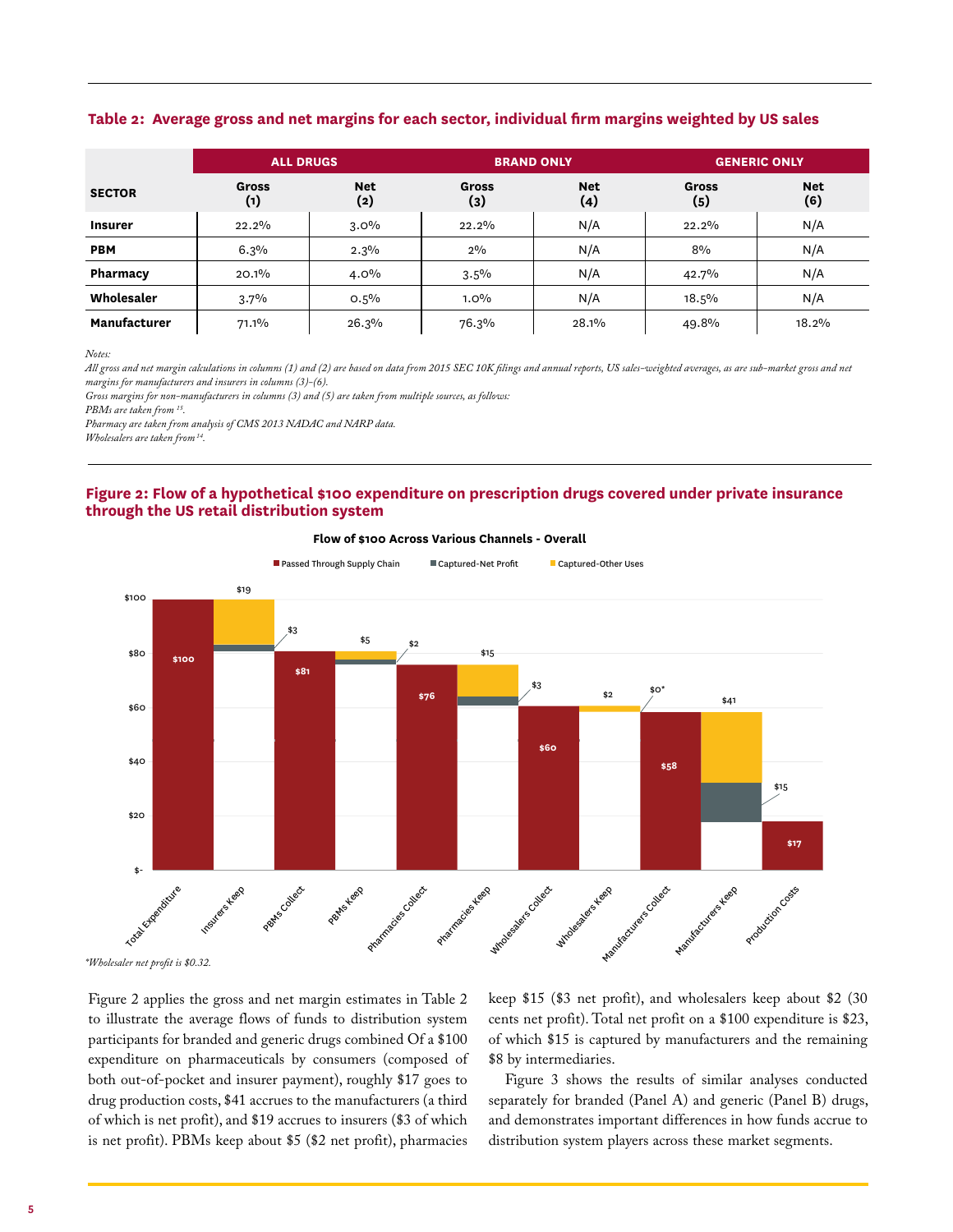#### **Figure 3: Flow of a hypothetical \$100 expenditure on drugs through the US retail distribution system**

■ Captured by Supply Chain Party ■ Passed Through Supply Chain



#### Panel A: Expenditure on branded drugs



#### Panel B: Expenditure on generic drugs

While manufacturers make about three times the gross profits on branded vs. generic drugs (\$58 vs. \$18, consistent with the market exclusivity granted to patented drugs), other segments make much more on generic expenditures: PBMs make four times as much on generic drugs compared to brands, while

wholesalers make eleven times as much, and pharmacies almost twelve times as much, \$32 compared to \$3.

Figure 4 compares the net margins for players in the pharmaceutical distribution system to those in similar industries, based on published estimates of average net margins for 100+ indus-

tries.16 Drug manufacturers and pharmacies had higher margins than most comparator industries.

Margins for all participants were validated with previously published estimates whenever possible. See Appendix Section B for more details.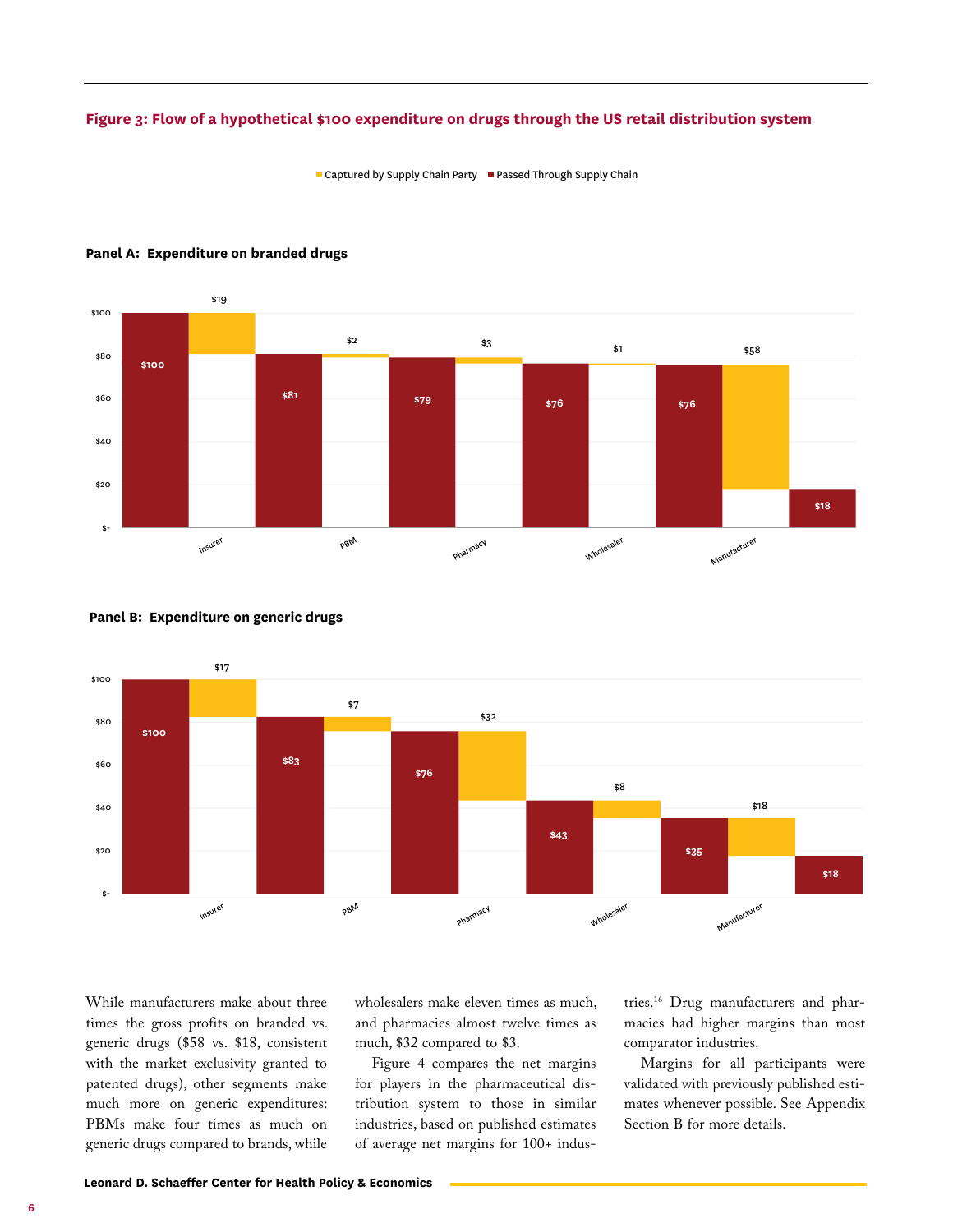#### **Figure 4: Average sector net margins for players in the pharmaceutical distribution system and comparable industries**



#### **DISCUSSION**

Given large and increasing expenditures for pharmaceutical drugs in the US, an understanding of who profits from this spending—and by how much—is of great policy salience. Identifying these flows is challenging because available data are highly aggregated and permit only a high-level view of a complex distribution system. Despite these limitations, we argue the aggregate picture can illuminate features of the distribution system and guide further inquiry.

We demonstrate that gross and net margins vary widely across distribution sectors, prompting the question whether companies are making excessive returns. Market concentration is an important indicator of companies' ability to earn extraordinary returns, and several segments in the US pharmaceutical distribution system are highly concentrated. The top three PBMs, wholesalers and retailers account for 85%, 66% and 49% of their markets, respectively. Barriers to entry are another source of market power, and Joseph Stiglitz has argued that "[t]oday's markets are characterized by the persistence of high monopoly profits," citing pharmaceutical manufacturing as one example.17

This market power manifests in practices that might raise consumer prices. For example, pharmacies charge widely varying prices for exactly the same product, and the uninsured often pay higher prices than insured consumers.<sup>18</sup> Some players claim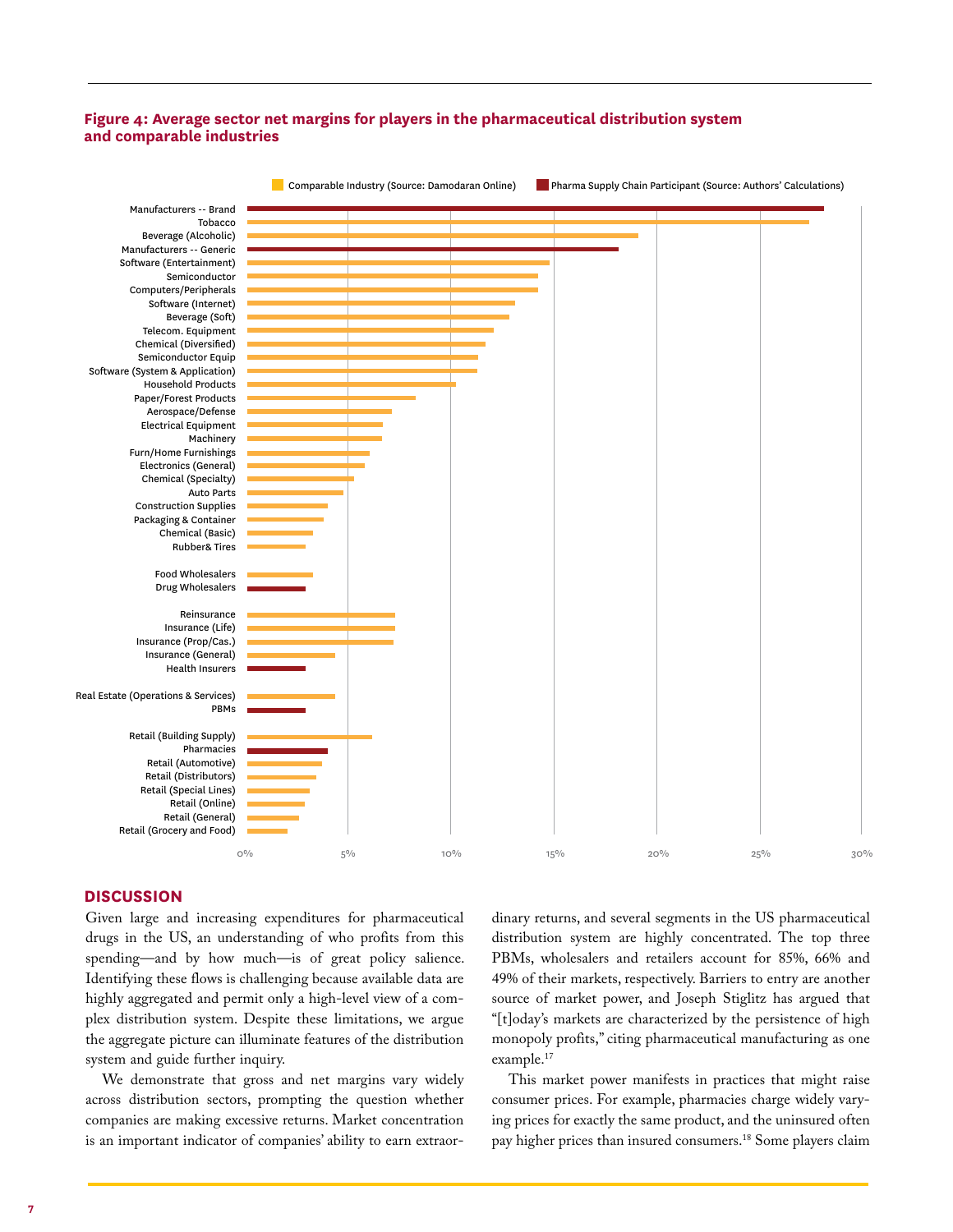market concentration is good for consumers. For example, PBMs argue that their large size gives them bargaining power to negotiate lower prices for their clients.19,20 Less clear is the extent to which these savings are passed on to health plans and consumers. PBMs carefully guard information about the size of negotiated rebates and discounts, which may enhance their ability to negotiate lower prices, but also masks whether they are indeed lowering the prices paid by patients and insurers as claimed. In fact, recently proposed legislation intended to lower drug prices would require PBMs to disclose rebates and the share passed on to health plans.<sup>21</sup>

While the market for manufacturers is less concentrated, patents and market exclusivity for many products confer a complete monopoly for those drugs. Brand manufacturers' net profit margins fall at the upper end of the distribution for manufacturing industries, suggesting excessive returns. Estimated net margins for the other distribution system segments except pharmacies are comparable to those of similar non-pharma industries. However, returns for manufacturers, particularly branded drugs, must compensate for the risk taken in drug development. Other manufacturing industries where intellectual property protections are important, including software, semiconductors, and computer equipment also demonstrate higher margins.

Nonetheless, manufacturers also engage in some questionable practices. Manufacturers of branded drugs facing competition from new generic entrants may fund copay assistance programs that reduce patients' out-of-pocket costs, dissuading them from switching to cheaper generics and circumventing insurer formularies designed to encourage such switching.<sup>22</sup> Manufacturers have also been scrutinized for off-label promotion of drugs and anticompetitive pricing practices, including the ongoing investigation surrounding rising insulin prices. $2<sup>3</sup>$ 

Finally, insurer practices also have competing effects on consumer drug costs. On one hand, they exert downward pressure on prices when they place the products of manufacturers who refuse to lower prices in higher cost-sharing or copayment tiers. But the resulting high out-of-pocket costs burden consumers who need these expensive drugs, and lower adherence. The practice also doubly penalizes those who do not respond to less expensive therapies.24

Sometimes consumers pay more for a prescription than the insurer's cost of acquiring the drug—a common experience in high deductible health plans. Members who have not exhausted their deductible pay out-of-pocket the full average wholesale price for drugs, although the plan acquires them at a discount and collects the associated manufacturer rebate.<sup>25</sup> For generic drugs, consumers' copays may exceed the cost of the drug. By contrast, patients would not likely tolerate paying an office visit copayment that exceeded their physician's reimbursement.

In summary, we find that more than \$1 in every \$5 in spending on prescription drugs goes towards profits of firms in the pharmaceutical distribution system. While the current analysis cannot say definitively whether any sectors are making excessive profits, our results are consistent with profit-making behavior on the part of all sectors. Greater scrutiny of their pricing policies and more competition throughout the distribution system is warranted. The question of what drives high intermediary profits on generic products is especially interesting.

This work has several limitations, many resulting from data shortcomings. Key data are not always publicly available, and even the data presented in financial statements may be reported in inconsistent and opaque ways.26 Some of the largest players in certain sectors are privately held and make no financial data public. Thus, all our estimates are to some extent incomplete and inexact.

Also, this analysis shows an aggregated picture of the retail pharmaceutical distribution system. It does not represent the flow of funds for any particular drug or firm, and indeed, those pictures may vary across settings and from that presented here. An important category that is not well characterized here is that of specialty drugs, such as biologics for rheumatoid arthritis or expensive HIV therapies. Some manufacturer and insurer margin estimates here may include specialty drugs, but they are generally not distributed through retail pharmacies. Instead, they are handled through specialty pharmacies, the largest of which are owned by PBMs. Physician administered specialty drugs often add another player to the distribution system, the group purchasing organization, which negotiates on behalf of hospitals and physicians for volume discounts.

Any policy effort to control drug prices through regulation or other means would benefit from greater transparency and granularity in reporting of each sector's financials, which is required to fully understand the dynamics in specific market segments. In this regard, recent initiatives by several pharmaceutical manufacturers to provide more price transparency are welcome.27-29 In any case, efforts to control drug costs should focus on the rents enjoyed by all players in the distribution system.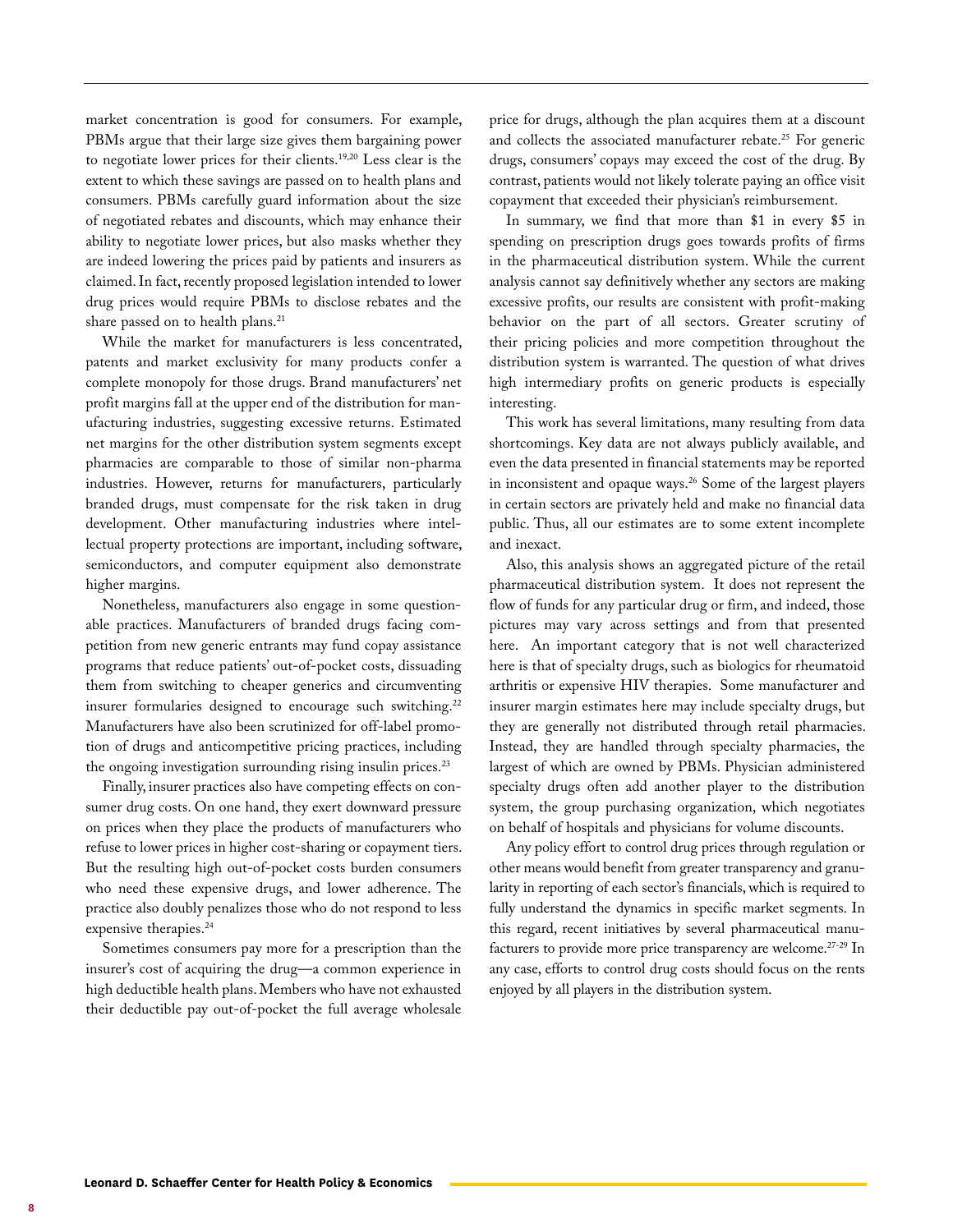#### **REFERENCES**

- 1. Murray Aitken, Michael Kleinrock, Pennente K. *Medicines Use and Spending in the U.S.—A Review of 2015 and Outlook to 2020.*  Parsippany, NJ: IMS Institute for Healthcare Informatics; 2016.
- 2. Rau J. Poll Finds Majority Of Americans Want Restraints On Drug Prices. *Kaiser Health News* 2016. http://khn.org/news/ poll-finds-majority-of-americans-want-restraints-on-drug-prices. Accessed September 29.
- 3. Aitken M. *Medicines Use and Spending in the U.S.: A Review of 2015 and Outlook to 2020*. Parsippany, NJ: IMS Institute for Healthcare Informatics; 2016.
- 4. Federal Trade Commission. Pharmacy Benefit Managers: Ownership of Mail-Order Pharmacies. 2005:4-10. https://www.ftc.gov/reports/pharmacy-benefit-managers-ownership-mail-order-pharmacies-federal-trade-commission-report. Accessed July 15, 2016.
- 5. Congressional Budget Office. Prescription Drug Pricing in the Private Sector. 2007:11. https://www.cbo.gov/sites/default/ files/110th-congress-2007-2008/reports/01-03-prescriptiondrug. pdf. Accessed July 15, 2016.
- 6. Appleby J. Filling A Prescription? You Might Be Better Off Paying Cash. *Kaiser Health News*. June 26, 2016.
- 7. Rubenstein E. *AMCP Guide to Pharmaceutical Payment Methods*. Alexandria, VA: Academy of Managed Care Pharmacy; 2013.
- 8. Forbes.com. The Biggest Health Insurers in the US. *Forbescom*. https://www.forbes.com/pictures/geji45fhhm/the-biggest-healthinsur/ - 37aad6936b69.
- 9. Insurance Information Institute. *Top 10 Health Insurance Groups By Direct Premiums Written, 2015*.
- 10. Fein AJ. 2015 MDM Market Leaders | Top Pharmaceuticals Distributors. *mdmcom*. https://www.mdm.com/2015-toppharmaceuticals-distributors.
- 11. Fein AJ. PBM Market Share, by Total Equivalent Prescriptions, 2014. *DrugChannelsnet*. 2015. https://4.bp.blogspot.com/- QQoTMCJshAk/VRm01PMxR\_I/AAAAAAAAHCE/x9GC-8Zmp2MQ/s1600/PBM\_Market\_Share\_by\_Total\_Equivalent\_ Prescriptions\_2014.png. Accessed March 31.
- 12. Fein AJ. The Top 15 Pharmacies of 2015. *DrugChannelsnet*. 2016. http://www.drugchannels.net/2016/01/the-top-15-pharmaciesof-2015.html. Accessed January 28.
- 13. Palmer E. Top 20 generics companies by 2014 revenue. *FiercePharma*. http://www.fiercepharma.com/special-report/top-20-generics-companies-by-2014-revenue.
- 14. Fein AJ. 2015-16 *Economic Report on Pharmaceutical Wholesalers and Specialty Distributors*. Philadelphia, PA: Drug Channels Institute; 2015.
- 15. Fein AJ. *The 2016 Economic Report on Retail, Mail and Specialty Pharmacies*. Philadelphia, PA: Drug Channels Institute; 2016.
- 16. Damodaran Online. 2017. http://people.stern.nyu.edu/adamodar/ New\_Home\_Page/data.html. Accessed January.
- 17. Stiglitz J. Are markets efficient, or do they tend towards monopoly? The verdict is in. *WEF Agenda* 2016.
- 18. Arora S, Sood N, Terp S, Joyce GF. The Price May Not Be Right: The Value of Comparison Shopping for Prescription Drugs. *American Journal of Managed Care*. Forthcoming.
- 19. Liss S. Express Scripts CEO addresses drug pricing 'misinformation'. *St. Louis Post-Dispatch*. February 17, 2017.
- 20. Thomas K. A Push to Lower Drug Prices that Hit Insurers and Employers the Hardest *New York Times*. September 8, 2016.
- 21. Wyden Calls for Increased Drug Pricing Transparency to Lower Costs [press release]. March 15 2017.
- 22. Dafny L, Ody C, Schmitt M. When Discounts Raise Costs: The Effect of Copay Coupons on Generic Utilization. *NBER Working Paper 22745*. 2016.
- 23. Thomas K. Drug Makers Accused of Fixing Prices on Insulin *The New York Times* 2017.
- 24. Goldman DP, Philipson TJ. 'Double Jeopardy' in American Health Insurance. *Forbes* 2014.
- 25. Langreth R. Secret Rebates: Why Patients Pay \$600 for Drugs That Cost \$300. *Bloomberg News* 2016.
- 26. Palmer E. Pharma relying more on non-GAAP accounting and the SEC is noticing. *FiercePharma*. 2016. http://www.fiercepharma.com/pharma/pharma-relying-more-non-gaap-accountingand-sec-noticing-repor-says. Accessed March 19, 2017.
- 27. Ramsey L. The world's biggest drugmaker just pulled back the curtain on drug pricing. *Business Insider.* 2017. http://www. businessinsider.com/johnson-and-johnson-breakdown-on-drugpricing-2017-2. Accessed March 21, 2017.
- 28. Bell J. Lilly offers up drug pricing details amid ongoing scrutiny of industry. *BioPharma DIVE*. 2017. http://www.biopharmadive. com/news/Eli-lilly-pricing-report/438474.
- 29. Merck & Co Inc. *Pricing Action Transparency Report* 2016. http:// www.msdresponsibility.com/wp-content/uploads/2017/01/ Report-on-Pricing-Practices-in-the-US-2010-2016.pdf2017.

*The appendix as well as this white paper is available online here: http://healthpolicy.usc.edu/Flow\_of\_Money\_Through\_the\_Pharmaceutical\_Distribution\_System.aspx*

#### Disclosures

*Support for this project was provided by the Schaeffer Center for Health Policy & Economics and by Amgen through a contract with Precision Health Economics. The views expressed herein are those of the authors and do not represent the views of the funders, and the sponsors had no role in the research. Goldman is a co-founder of Precision Health Economics and holds equity in its parent company. Sood and Van Nuys have served as consultants to Precision Health Economics.*